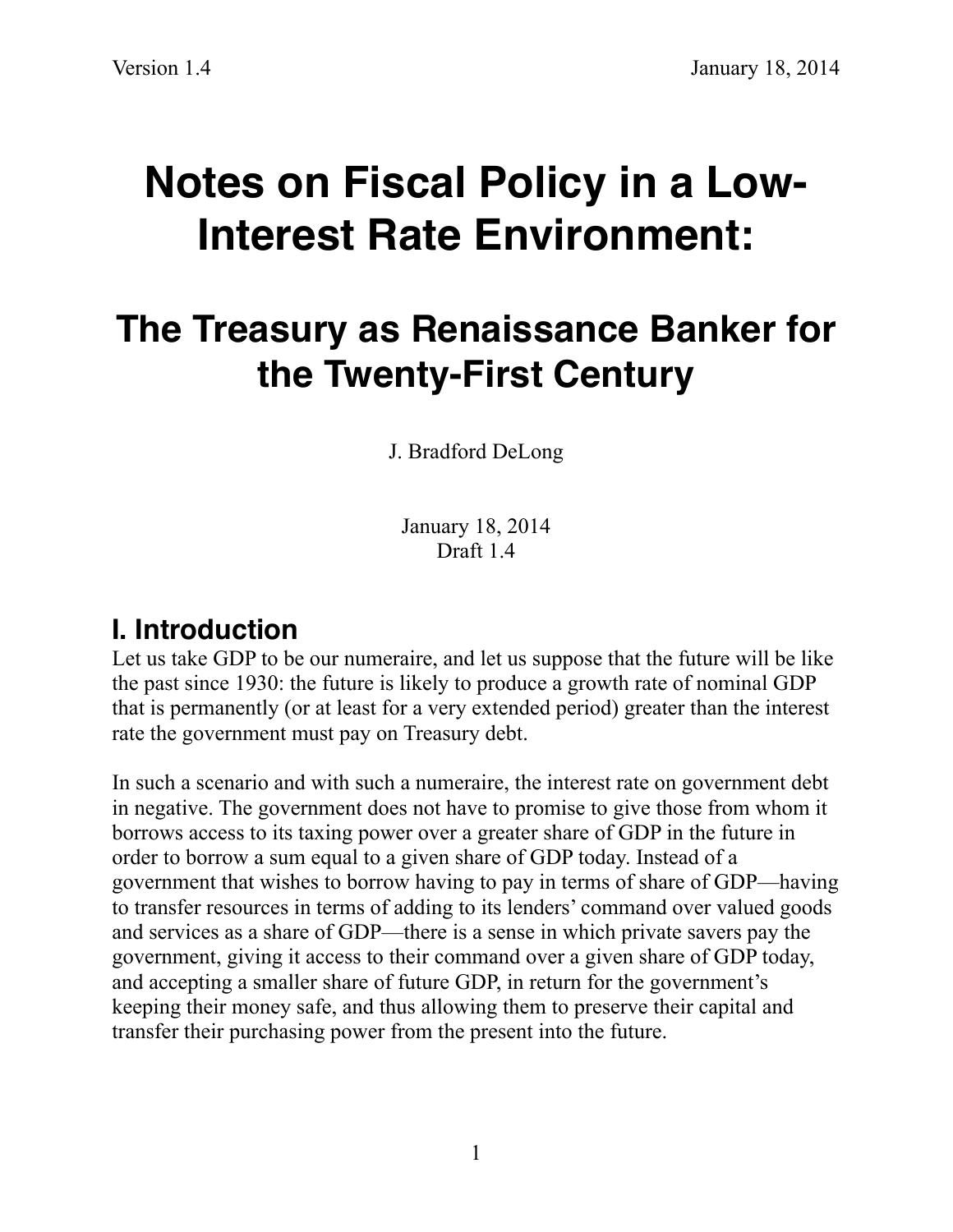In such a situation the government is then something like a Renaissance bank. It provides safety and insurance against all kinds of financial risks. And there is a sense in which the Treasury's operations are then a profit center. To borrow money is thus a way for the Treasury to profit, in the sense that a Treasury that borrows can sustain a level of spending on currently-produced goods and services that is a larger share of GDP than it could command via a given level of taxes alone

If economic growth takes the form in part of extensive growth—of increases not in GDP per capita for a constant population but of increases in population, either through natural increase or immigration—then there are subtleties. If the increase in GDP comes from immigration, then the Treasury's profits arise in the socialwelfare accounting from immigrants' assumption of their pro-rata share of the debt upon entry. If the increase in GDP comes from natural increase, then the profits arise in the social-welfare accounting from the requirement that the weight of each generation in the social-welfare function be invariant to its parents' fertility decisions, and thus to a diminishing marginal social welfare of more people analogous to the diminishing individual marginal utility of more per-capita commodities. If you take the opposite view that parents' decisions to have more children increase the weight of their descendents relative to themselves in the social welfare function—a perfectly respectable position—then it may well be that even sustainable debt-to-annual GDP trajectories can impose unboundedly large long-run social welfare costs in the far future via the imposition of a debt burden per future individual that goes to zero more slowly than the population grows.

But these are issues that are more in the province of utilitarian moral philosophers than of economists.

From economists perspective, the key is that in an economy in steady-state growth maintaining a stable debt-to-annual-GDP ratio of D/Y, whenever  $g > r$  the government derives resources:

(1)  $R = (g - r)(D/Y)$ 

from the negative amortization of its outstanding debt. When the interest rate is in excess of the growth rate, the sustainable primary government spending share of GDP G in steady-state is less than the tax share T by an amount that depends on the interest-growth rate gap and the debt-to-annual-GDP ratio: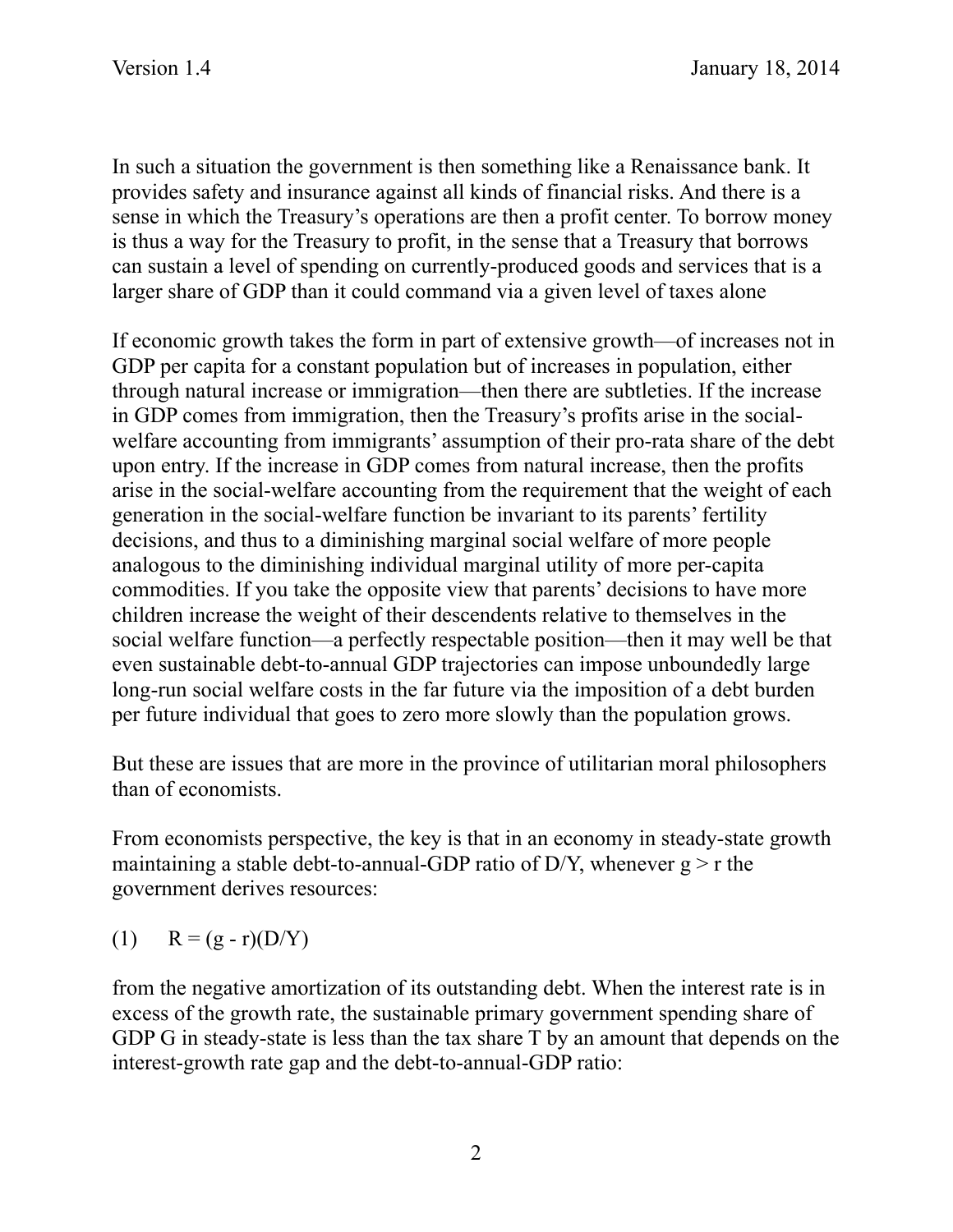(2)  $G = T - (r-g)(D/Y)$ 

But when it is the growth rate that is in excess of the interest rate, it is the case that the sustainable primary government spending share of GDP is greater than the tax share T by the amount:

(3)  $G = T + (g-r)(D/Y) = T + R$ 

This is a form of seigniorage. But it is a form of seigniorage derived not from the fact that the government has a monopoly or an edge in providing liquidity services, but rather that the government has an edge in providing the service of promising to safely transfer purchasing power from the present to the future.

#### **II. Dynamic Efficiency**

But how can a government have such an edge? The conventional growth-theoretic analysis identifies "the" real interest rate r with the marginal product of capital:

$$
(4) \t r = F_K
$$

and states that maintaining a constant capital-output ratio cannot be a characteristic of an optimal growth path if  $r < g$ . Reducing any long-lived agent or linked chain of agents' capital holdings right now and planning to maintain that reduction at all times in the future by  $d(K/Y)$  not only frees up resources  $d(K/Y)$  for extra consumption now, but also frees up resources  $d(K/Y)(g-r)$  for extra consumption in every future period. Hence optimal plans for any agent or linked chain of agents involves spending down capital until a K/Y ratio is reached at which it is no longer the case that  $r < g$ .

In a world with a constant price of risk  $\rho$  associated with physical capital in which risk-bearing services are supplied elastically at cost, the risk-free real rate would then be:

(5)  $r = F_K - \rho$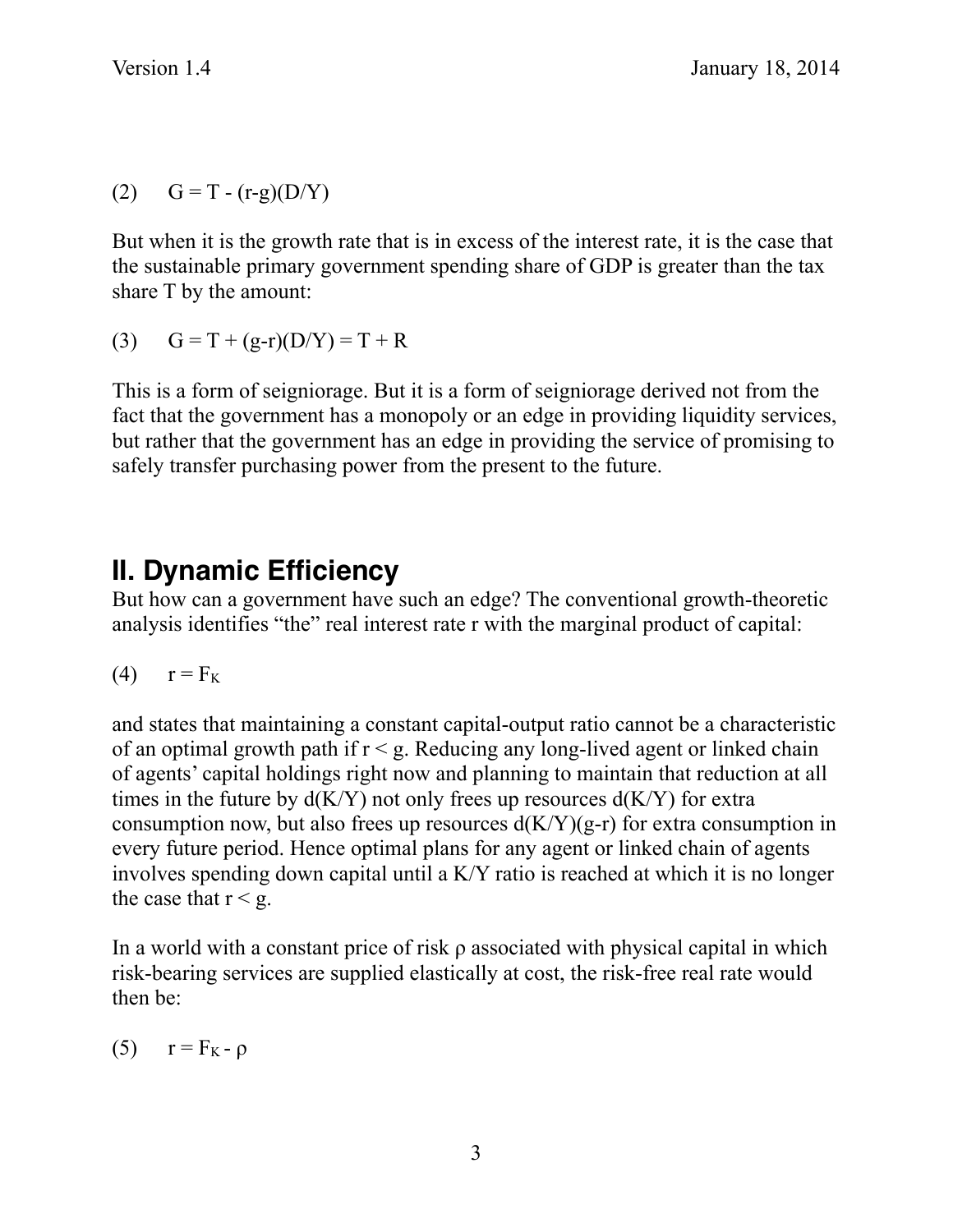and the same argument would go through. *At the margin,* any long-lived agent or linked chain of agents is indifferent between bearing risk and laying it off, and so, if  $g > r = F_K - \rho$ , *at the margin* a long-lived agent or linked chain of agents with a plan involving a constant capital-output ratio K/Y that reduces its holdings of capital by  $d(K/Y)$  now and at all times in the future not only frees up resources  $d(K/Y)$  for extra consumption now, but also frees up resources  $d(K/Y)(g-r)$  for consumption in each future period.

The issue is complicated further, of course, by the fact that  $F<sub>K</sub>$  is comfortably higher than g by a large margin. It is ρ, the wedge between the marginal product of capital on the one hand and the safe real interest rate on the other—think of it as the equity premium—that is the issue, and the equity premium has no rationalization consistent with reasonable degrees of risk aversion save an astonishing shortage of "patient capital" and a remarkable failure of financial markets to mobilize what the consumption capital asset pricing model tells us is the proper risk-bearing capacity of the economy as a whole.

The conclusion seems inescapable: a situation in which  $r < g$  is not a possible equilibrium in a world with long-lived agents or with linked chains of agents. An economy in which  $r < g$  appears possible only in the context of an overlappinggenerations structure in which there are risks to individuals that are not risks to the economy as a whole, or to the government.

#### **III. Uncertainty About Future Patience and Impatience**

Should the growth rate of the economy be reliably and permanently less than the interest rate on government debt, then optimal fiscal policy is also relatively simple. Optimal fiscal policy balances considerations of productive efficiency against considerations of intergenerational equity. Debt should be incurred either when the benefits of current government programs flow to the future or when equity weighs in favor of transfers to today's generation, and debt should then be amortized gradually by smoothed taxes.

But what if the growth rate of the economy *might* be permanently greater than the interest rate on government debt, but might not? What then?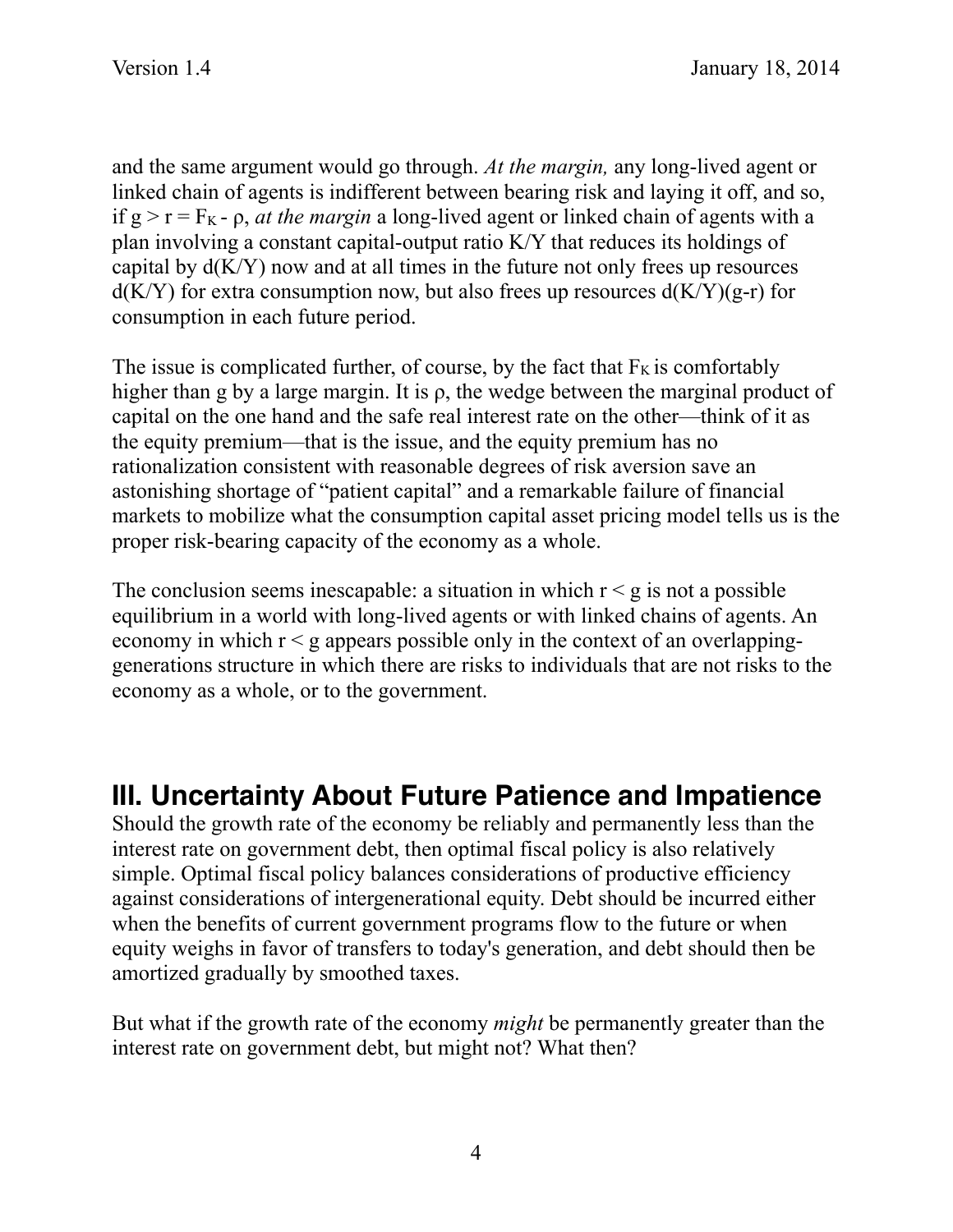Consider a government deciding whether or not to undertake a utility-generating project *right now*, which will yield an improvement in social welfare U and which it wishes to finance by issuing a debt D. Next period the government will learn which régime the economy is in, and it will learn that the economy is either permanently in a  $g > r_p$  régime with patient agents or a  $g < r_i$  régime with impatient agents. If it is in a  $g > r_p$  régime with patient agents, its job is done: it forgets that it has debt to amortize, and lets time erase its salience. If it is in a  $g < r_i$  régime with impatient agents, it then amortizes the debt via tax-rate smoothing, levying enough distortionary taxes, with a deadweight loss of ξ per unit of revenue raised, in order to keep its future debt-to-annual-GDP ratio constant.

In the impatient-agent  $g < r_i$  régime, the annual interest cost that must be financed in order to amortize the debt and achieve a constant debt-to-annual-GDP ratio is simply:

(6)  $(D/Y)(r_i-g)$ 

And the flow cost to the economy of raising these taxes is:

(7) 
$$
A/Y = (1+\xi)(D/Y)(r_i-g)
$$

The remaining question is that of what discount rate this flow cost should be evaluated at. That agents are impatient suggests that they value present benefits highly relative to future costs, and so it is plausible that we should take them at their preferences and discount the costs at the same rate ri. Then the present valeu of future costs is simply:

(8)  $PV(A) = (1+\xi)D$ 

The r<sub>i-g</sub> that must be financed each year in the numerator of the annual cost of debt amortization is cancelled by the  $r_i$ -g in the denominator that appears when we take the long-run present value.

With a probability  $\mu$  that the economy will not be in the patient but rather in the impatient régime, then the expected cost of financing a unit of government expenditure now is simply: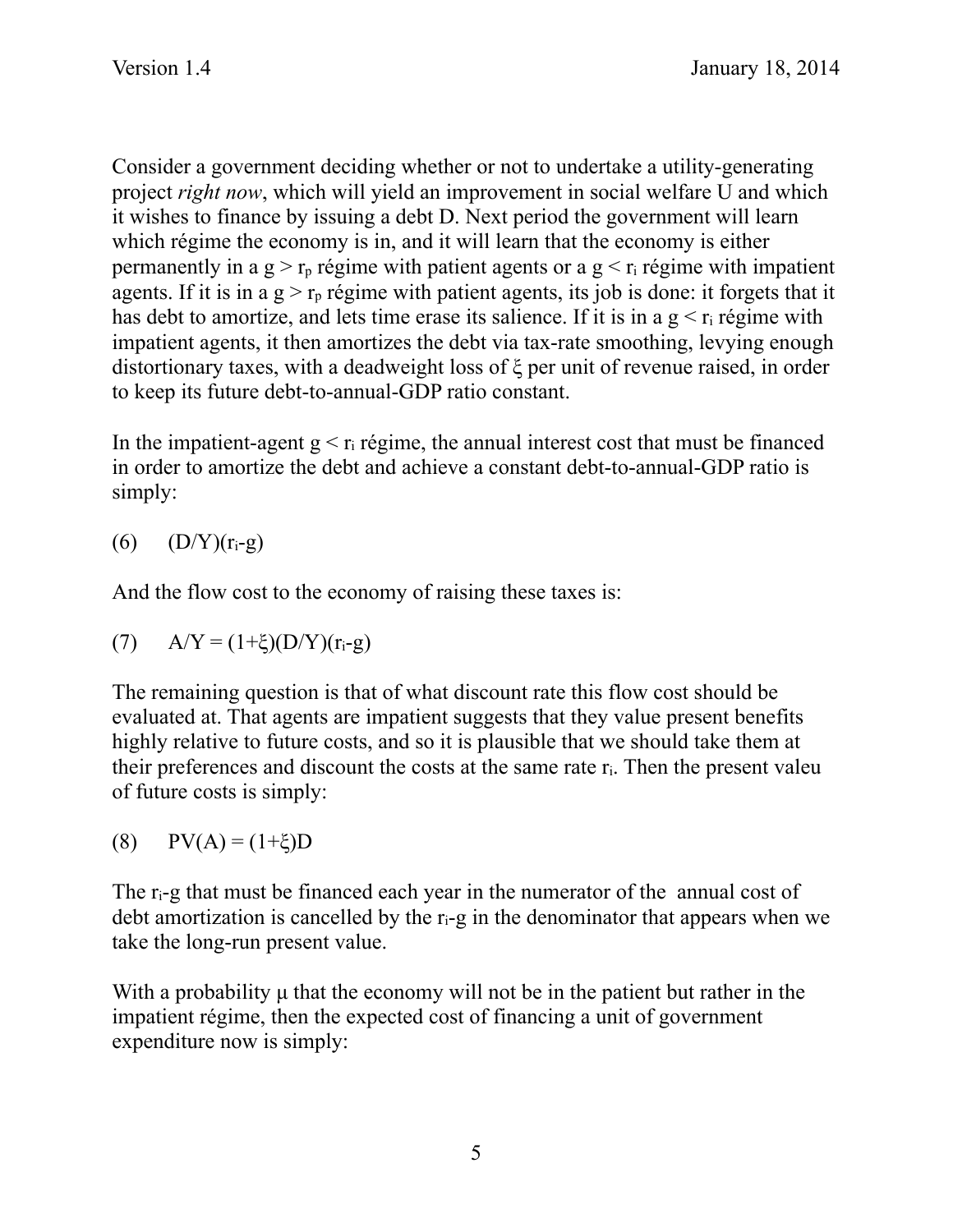(9)  $C = \mu(1+\xi)D$ .

Hence the project should be undertaken if its benefit  $U > C$  is such that:

(10)  $U > C = \mu(1+\xi)D$ 

The shakiest step in this argument is the assumption that  $\mu$  can be properly interpreted as a simple *probability*. It is not even clear how to begin thinking about whether one is neutral to or in some sense averse to risks as to who and what kind of person one might turn out to be.

### **IV. An Overlapping-Generations Model**

Consider the simplest Diamond overlapping-generations model. An infinitely-lived government can sell bonds, levy taxes, and make purchases of a durable utilityyielding public good.

Agents live for two periods, start young, age into old, with one unit of young is born each period. Agents inelastically produce one unit of output when young. All the agents young in a generation are the same one of two types: impatient (i) young or patient (p) young.

Impatient (i) young have a utility function:

(11)  $U_i = C_v + C_0/(1+r_i-g) + P$ 

Patient (p) young have a utility function:

(12)  $U_p = C_v + C_0/(1+r_p-g) + P$ 

with  $r_i > g > r_p$ , and where P is utility from the government's public-goo purchases

This linear utility immediately implies that when the young are patient (p), demand for government bonds by the young is infinitely elastic at an interest rate of  $r_p-g <$ 0, and, similarly, when the young are impatient (i), demand for government bonds is infinitely elastic at an interest rate of  $r_i-g > 0$ . Note, also, that agents derive no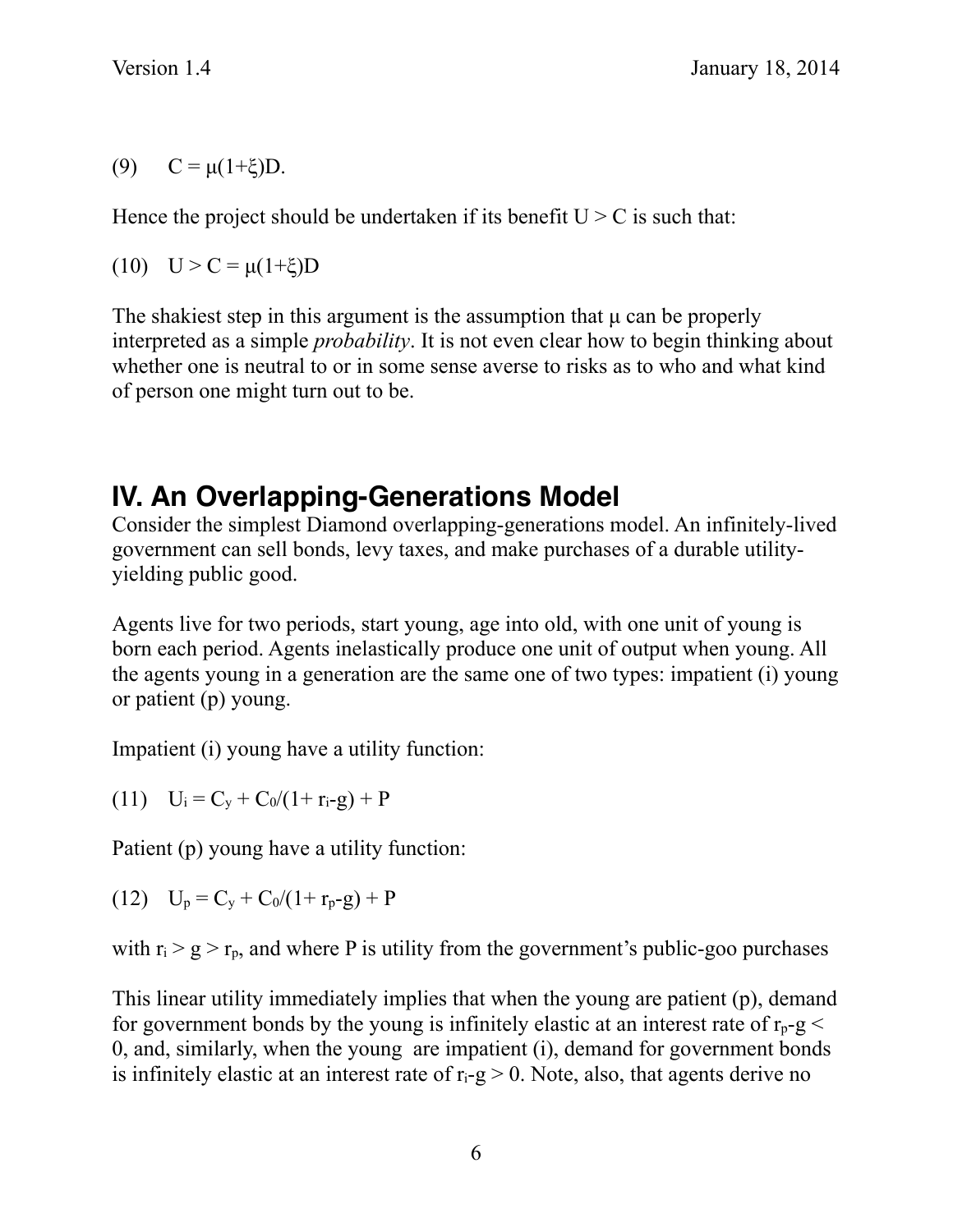consumer surplus from their borrowing and lending operations: they simply move them along the same (linear) indifference curve. Thus the only sources of social welfare will be the government's tax and public-good spending policies.

In each period, the government has to:

- pay off its old bonds  $D_{t-1}$  with either  $(1+r_i-g)D_{t-1}$  or  $(1+r_i-g)D_{t-1}$ , depending on whether the old were patient or impatient when young.
- sell its new bonds  $D_t$
- use any surplus from its debt management to purchase units of the public good
- cover any deficit from its debt management by levy distortionary taxes that yield an amount  $\tau$  at a price of reducing the consumption of the young by  $\tau(1+\xi)$ .

And let the government's social welfare function be linear: a sum of the utilities of agents from their private decisions and taxation and of the amount of public good purchased.

Suppose that the initial young are impatient, that there is a probability  $\mu$  each generation that the new young are of a different type, and that patience is an absorbing state: As long as the young remain impatient, there is nothing for the government to do. The young work, produce, and consume. When, however, the economy flips and the new generation born is patient, the government then issues 1 unit of debt, which it spends on the public good. And in each generation thereafter issues an extra  $g - r_p$  of debt to top off the real debt stock, so that each new generation of young can push all of their consumption to when they are old, and spends the proceeds buying more of its public good.

Suppose that the initial young are patient, that there is a probability u each generation that the new young are of a different type, and that impatience is an absorbing state: If this generation's young are patient, but next generation's young are guaranteed to be impatient—then the government has to decide on whether to issue. Once the young turn impatient, there is absolutely no reason to postpone repaying the debt. If the government were to issue one unit of debt, spends it on the public good, and then tax the next generation's young  $(1+r_p-g)$  to pay off the debt, there would be an expected net addition to social welfare of:

(13) 1 -  $(1+\xi)(1+r_p-g)$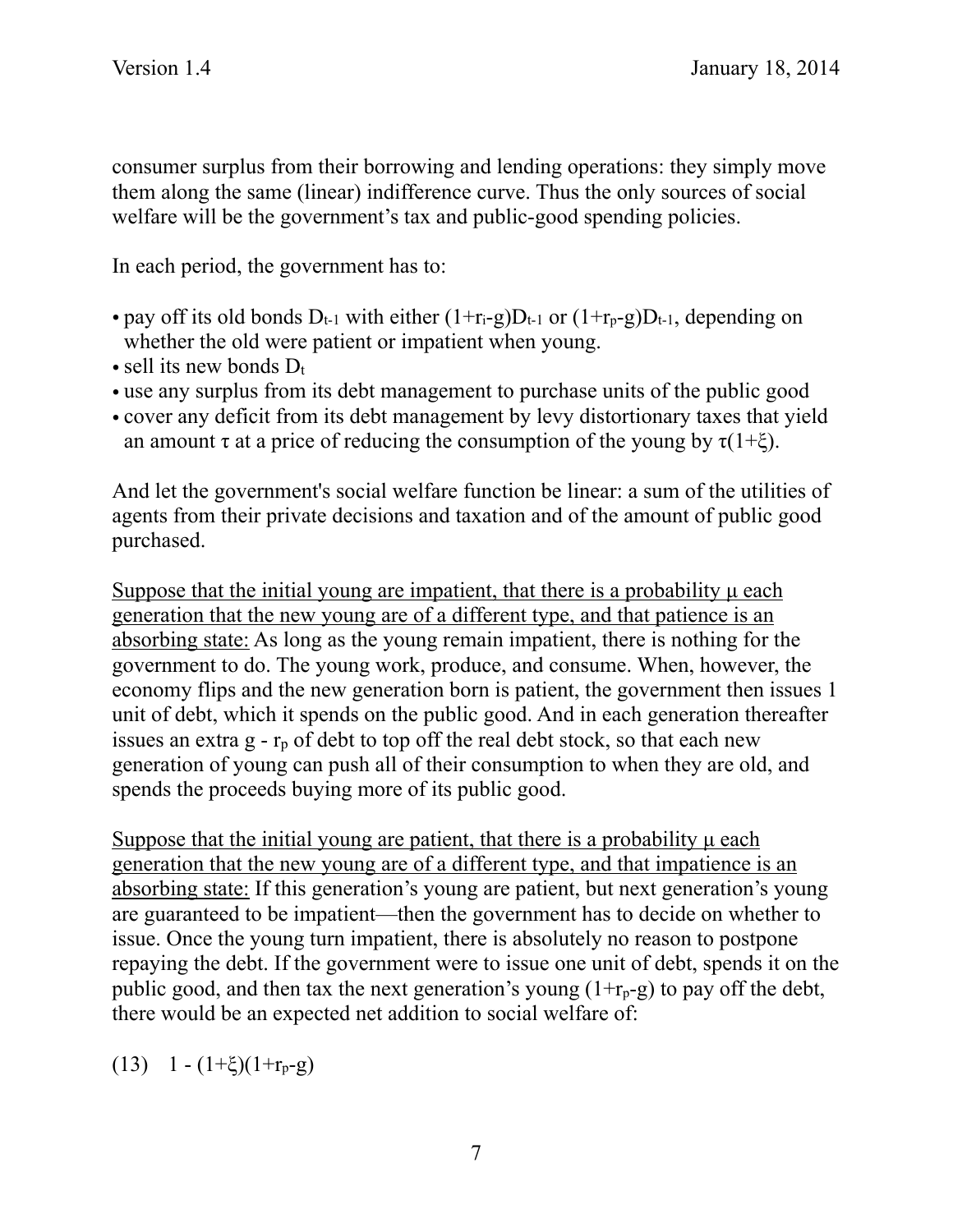which will be positive if:

(14)  $(g-r_p) > \xi/(1+\xi)$ 

If this generation's young and next generation's young will be patient, then the net addition to social welfare will be:

(15) 
$$
1 + (g-r_p) - (1+\xi)(1+r_p-g)
$$

If the young for three generations will be patient, then the formula will be:

(16) 
$$
1 + 2(g-r_p) - (1+\xi)(1+r_p-g)
$$

And for n generations of patient young:

(17) 
$$
1 + n(g-r_p) - (1+\xi)(1+r_p-g)
$$

Thus if there is a probability u that each new generation enters the absorbing state of impatience, the expected number of patient generations is  $1/\mu$ . Since the net benefit is linear in the number of patient generations, the net benefit is:

(18) 
$$
1 + (g-r_p)(1/\mu-1) - (1+\xi)(1+r_p-g)
$$

which will be positive as long as

(19)  $1 + (g-r_p)/\mu - (g-r_p) > (1+r_p-g) + \xi(1+r_p-g)$ 

- (20)  $(g-r_p)(1/\mu + \xi) > \xi$
- (21)  $(g-r_p) > \xi/(\xi + 1/\mu)$

If not, then because of the linear costs, it is not worth incurring even one red cent of debt.

Whether debt should be incurred as a way of assisting patient households in transferring wealth from the present into the future depends on the benefits and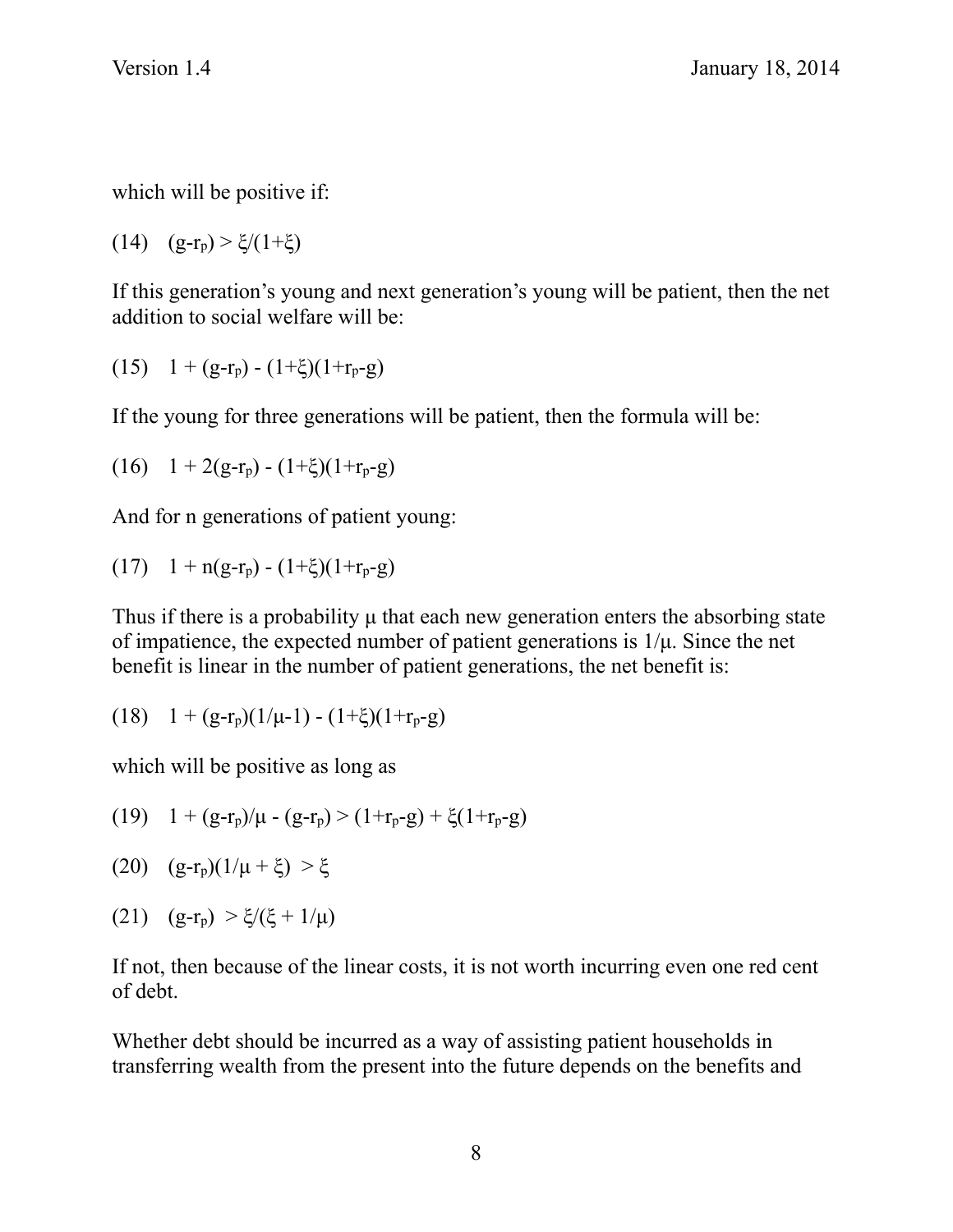costs. The benefits from incurring and maintaining the debt depend on the value of the debt as a way of providing the economy with safe assets—on the value of (g $r<sub>p</sub>$ ). The costs depend on thes chance that the debt will have to be unwound rapidly —on the value of µ. And the costs depend on how painful it will be to raise the explicit or implicit taxes—the value of ξ—needed to pay down the debt should asset prices shift to a configuration in which households are not patient but rather impatient.

In assessing the net benefits (or costs) formula:

(22) NB = 
$$
(g-r_p)(1/\mu + \xi) - \xi
$$

It is important to construe the benefits (and costs) broadly. In the model the benefits come from the fact that government debt provides the economy with the safe savings vehicles that the financial system so desperately needs if it is to satisfy patient households' wish to transfer wealth from the present into the future. But there are other benefits as well: to name only the two most important, the increase in resource utilization in a depressed economy, and the surplus from public investment.

The costs should similarly be assessed broadly. In the model, the costs are the burden of the distortionary broad-based taxation needed to retire the debt when households become impatient and when thus the government's debt operations turn from a profit to a cost center. But what if there are limits to the size of the primary surpluses that the political system will allow the government to run? Then the costs are not the limited and known costs of imposing distortionary taxes but rather the unknown costs of "fiscal dominance"—of the rest of the government deciding on what the gap between spending and taxes is going to be, and on the central bank's then having to somehow raise the money to cover that gap, either through inflation-driven seigniorage or through a financial repression-driven tax on the banking sector.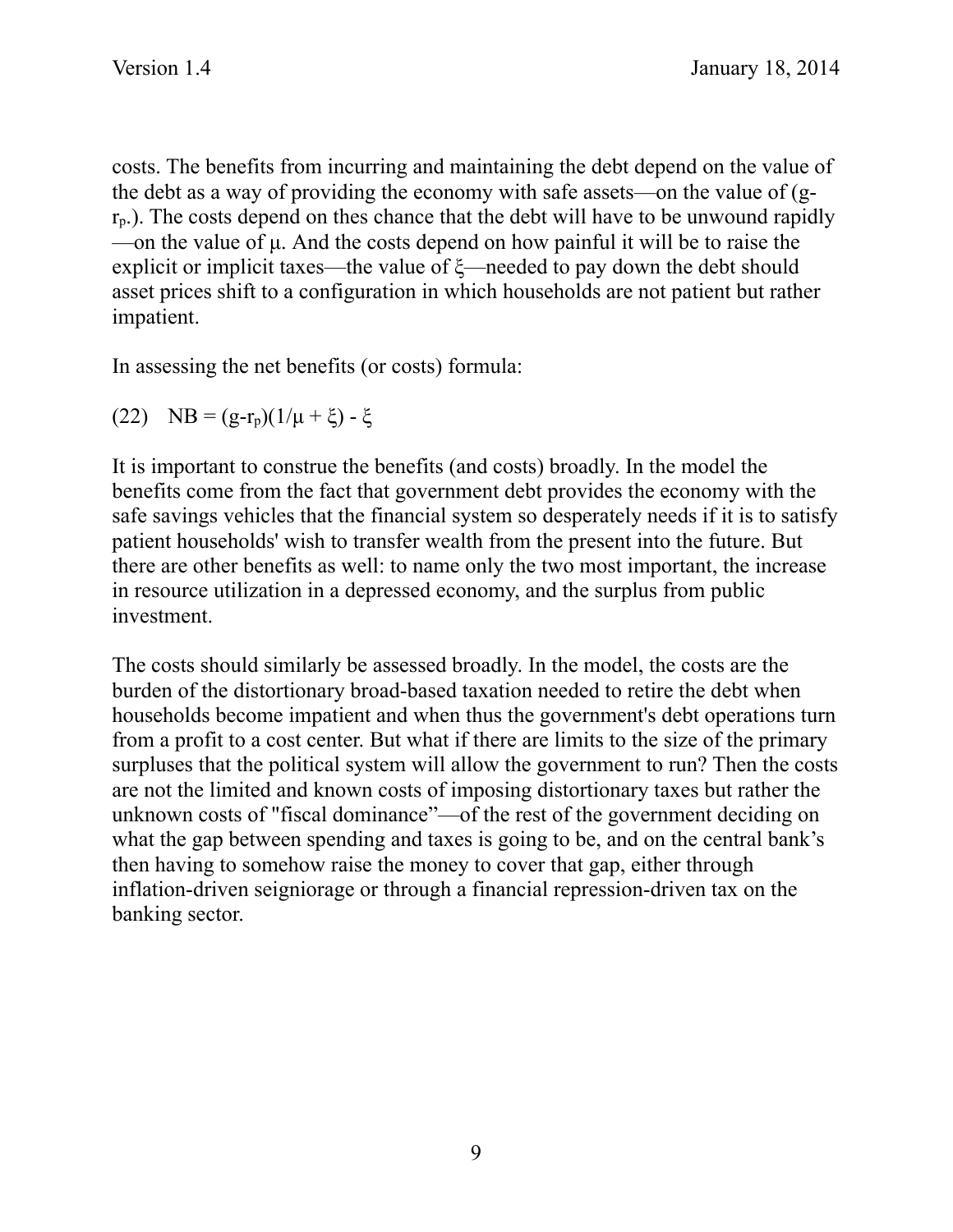### **V. Conclusion**

Since 1900, with the exception of the Great Depression itself, the interest rate on U.S. Treasury debt has been lower than the growth rate of the economy. Looking forward into the future, this pattern appears more likely than not to continue.

The fact that, for Treasury debt,  $r < g$  does not mean that the U.S. economy is dynamically inefficient in any standard sense: the marginal product of capital has been, is, and is likely to remain high in the U.S. economy. The fact that for U.S. Treasury debt  $r < g$  appears, instead, to point to a serious financial market failure: a failure on the part of the private market to adequately mobilize the risk-bearing capacity of the economy as a whole. This leaves the U.S. government as an organization that can provide a very valuable service to savers: that of providing them with a safe nominal savings vehicle that they can use to reliably transfer wealth from the present into the future. And, after the debacle of securitization and the rating agencies in the 2000s, it is difficult to see the U.S. government facing serious potential competition from private-sector entities capable of promising to create analogous AAA-class agents for a long time to come.

A government that can borrow at less than the economic growth rate is in a very different position from the standpoint of public finance questions of debt management than a government that must pay more than the economic growth rate. In the second case the Treasury's debt-management operations are a drain on public resources available to fund welfare-increasing programs. In the first case the Treasury's debt-management operations are a profit center, both increasing private well-being directly by providing highly-valued savings vehicles and allowing for reductions in steady-state tax rates as well.

In a situation in which  $r \leq g$ , a national debt is then truly and unambiguously what Alexander Hamilton said it could be: a national blessing.

Whether or not a government should undertake to borrow when  $r < g$  depends, as always, on the benefits and the costs. But when  $r < g$  the benefits are not just the value of the public goods and public services provided by the government but also the value of the financial service of safe-asset creation that Treasury debt provides. The costs depend on (a) the risk that the situation will change, that households will become impatient, and the debt will need to be amortized, and (b) the costs of amortization—either through broad-based but distortionary taxes, via rapid fiscal